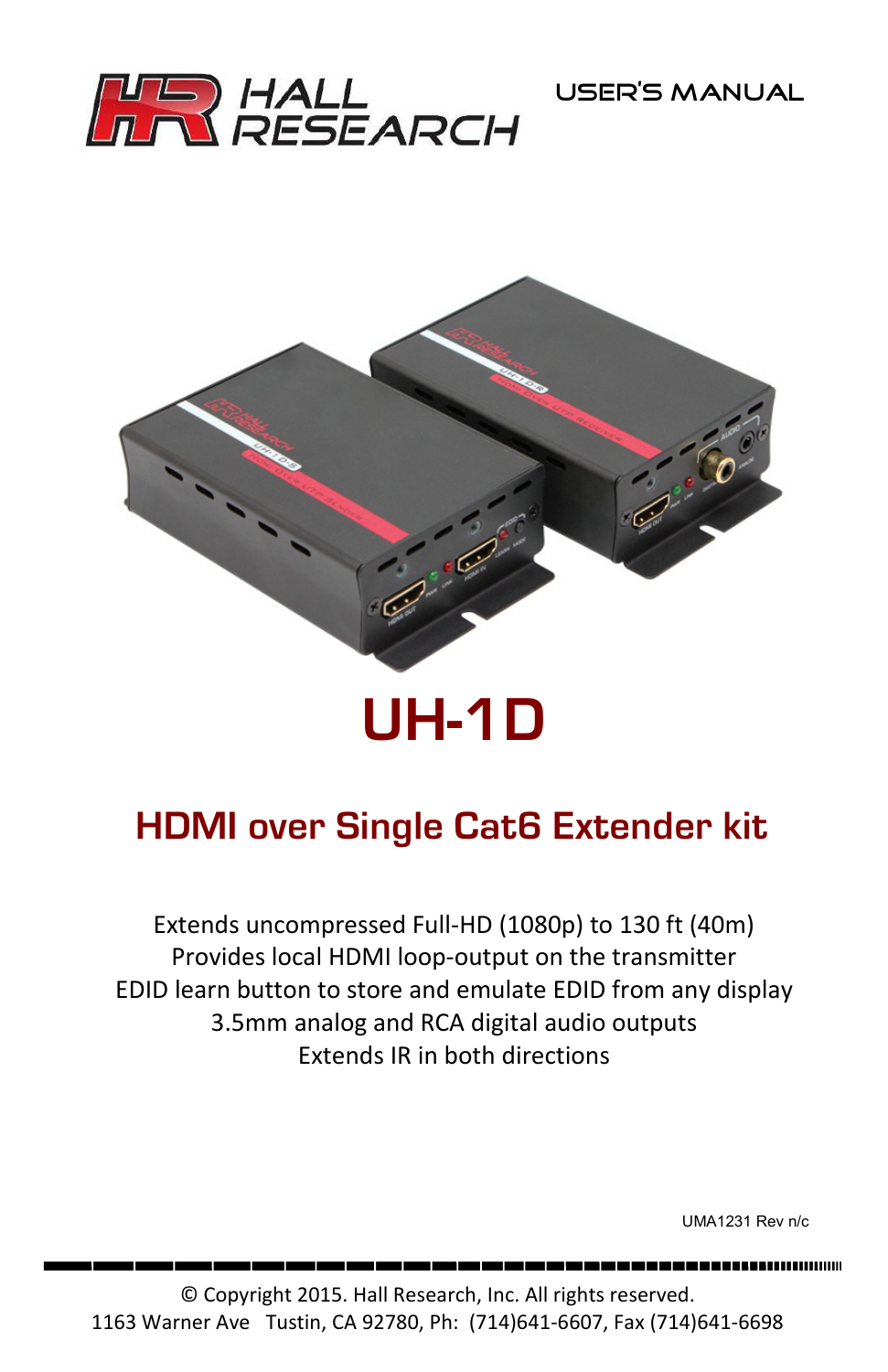# Table of Contents

#### **TRADEMARKS USED IN THIS MANUAL**

Hall Research and its logo  $\sqrt{1-\lambda}$  are trademarks of Hall Research. Any other trademarks mentioned in this manual are acknowledged as the property of the trademark owners.

#### **FCC RADIO FREQUENCY INTERFERENCE STATEMENT**

This equipment generates, uses, and can radiate radio frequency energy and if not installed and used properly, that is, in strict accordance with the manufacturer's instructions, may cause interference to radio communication. It has been designed to comply with the limits for a Class A computing device in accordance with the specifications in Subpart B of Part 15 of FCC rules, which are intended to provide reasonable protection against such interference when the equipment is operated in a commercial environment. Operation of this equipment in a residential area is likely to cause interference, in which case the user at their own expense will be required to take whatever measures may be necessary to correct the interference.

Changes or modifications not expressly approved by the party responsible for compliance could void the user's authority to operate the equipment.

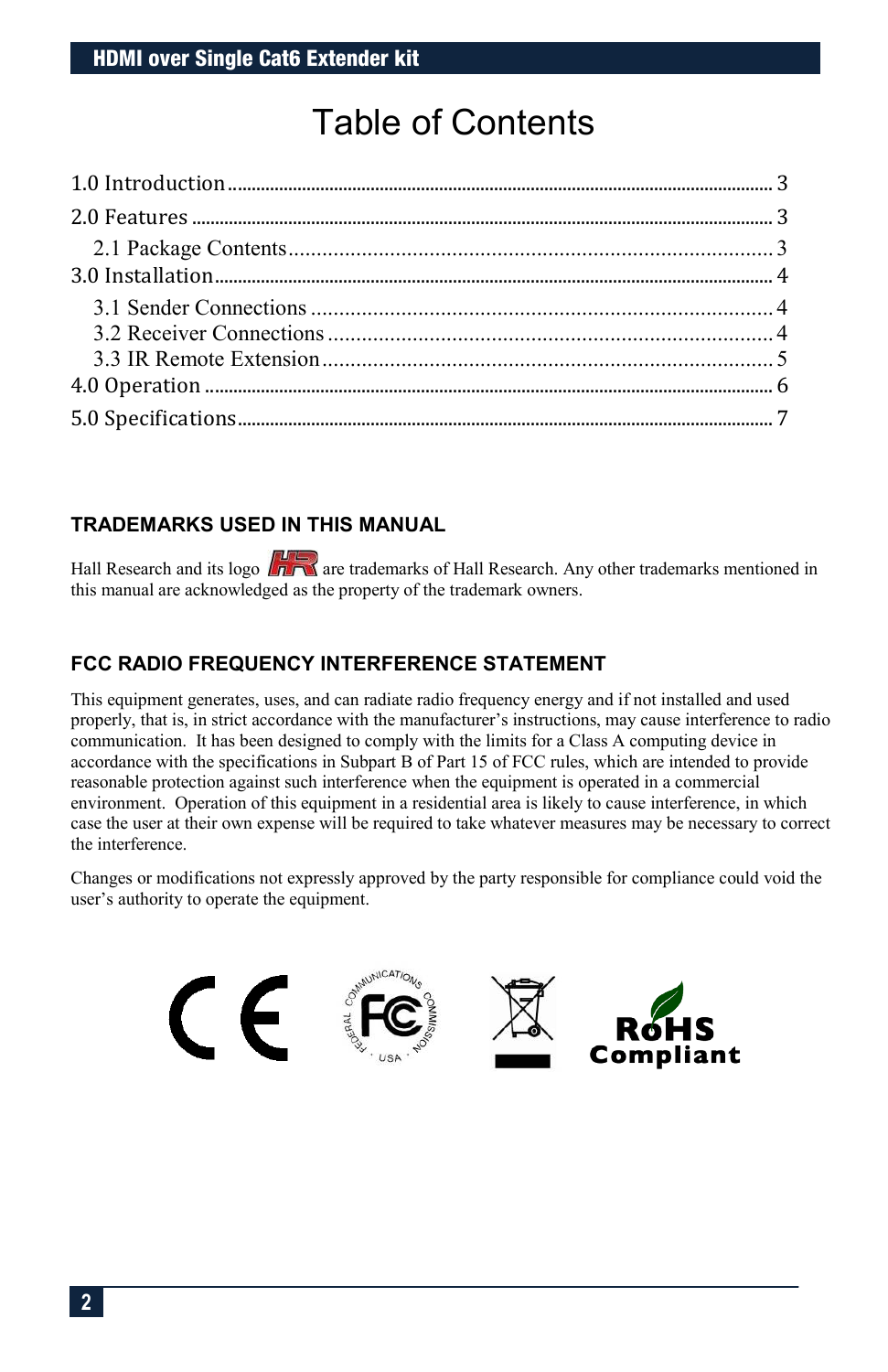## <span id="page-2-0"></span>**1.0 Introduction**

The UH-1D is a member of the video over twisted pair extension line from Hall Research. This economical and easy to install extension kit uses only a single UTP (Cat6) cable to extend Full HD 1080p HDMI signals to over 130 ft (40m),or 720p/1080i to 170 ft (52m). The product is comprised of a sturdy and compact Sender and a corresponding Receiver.

The UH-1D offers several unique features such as a local HDMI output (loop) on the Sender for connection to a local monitor, and EDID management capability with ability to learn and emulate EDID from any display.

In addition to the HDMI video output, the Receiver provides both digital audio (SPDIF) as well as analog (stereo L/R) outputs for connection to audio equipment.

The UH-1D allows connection of an IR detector and an IR emitter cable to each end. This provides the ability to extend IR signals in either direction. For example, when an IR detector is connected to the remote Receiver and IR emitter is connected to the sender, the user, from the remote TV end, can control the source using an IR remote. IR cables are sold separately.

The devices have L-shaped brackets on each end for easy surface mounting and they feature locking HDMI connectors to secure compatible locking cables such as Hall Research C-HDMI-L series cables.

#### <span id="page-2-1"></span>**2.0 Features**

- Uses only one Cat5e/6 cable to extend HDMI without compression
- Can extend Full HD (1080p) to 130 ft (40m)
- Provides local HDMI loop-output on the transmitter for connection to local monitor or to another UH-1D sender
- EDID learn button (to store and emulate EDID from any display)
- Supports HDCP
- Receiver provides both 3.5mm analog and RCA digital audio outputs
- Can extend IR in both directions (IR cables are sold separately)

#### <span id="page-2-2"></span>**2.1 Package Contents**

1x UH-1D-S (sender) 1x UH-1D-R (receiver) 2x 5vDC power supplies (one for each end) 1x User's Manual

*\*All packages are carefully inspected prior to shipment. However if you think that you are missing an accessory, please contact Hall Research Support for further assistance.*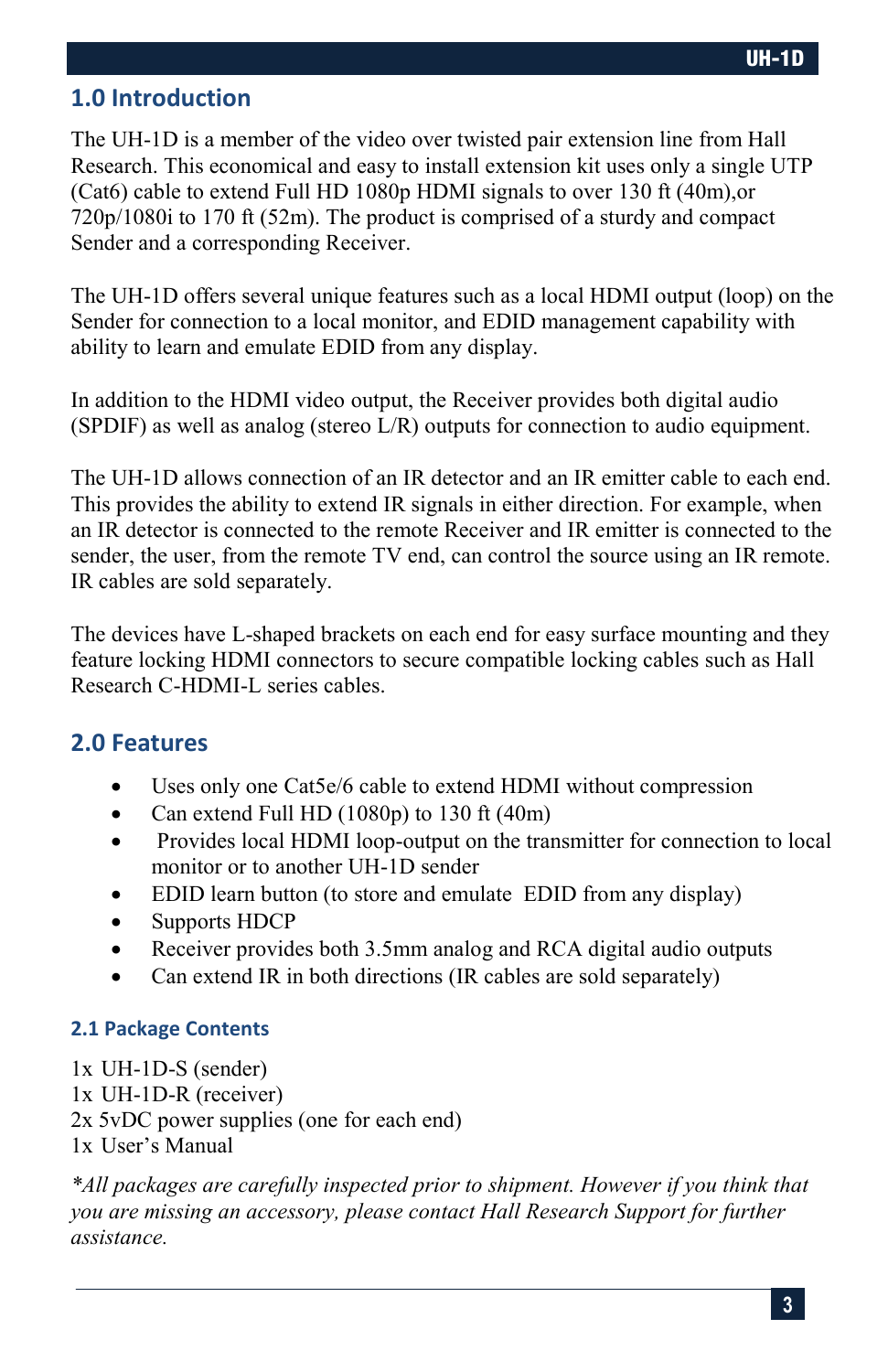#### HDMI over Single Cat6 Extender kit



#### <span id="page-3-0"></span>**3.0 Installation**

The following diagram illustrates a typical setup. Note that the IR cables are optional and should be ordered separately.



Installation diagram showing all possible connections

#### <span id="page-3-1"></span>**3.1 Sender Connections**

The input side of the sender unit is shown below. Connect the video source to the connector labeled HDMI IN. Optionally connect a local TV or another Sender unit to the connector labeled HDMI OUT.



Video input and output on the Sender

Connect a Category 5e/6 cable to the opposite end's RJ45 connector and plug in the included power supply.

#### <span id="page-3-2"></span>**3.2 Receiver Connections**

The output side of the receiver unit is shown below. Connect the video source to the connector labeled HDMI OUT. Optionally connect any audio device to the analog or digital audio outputs.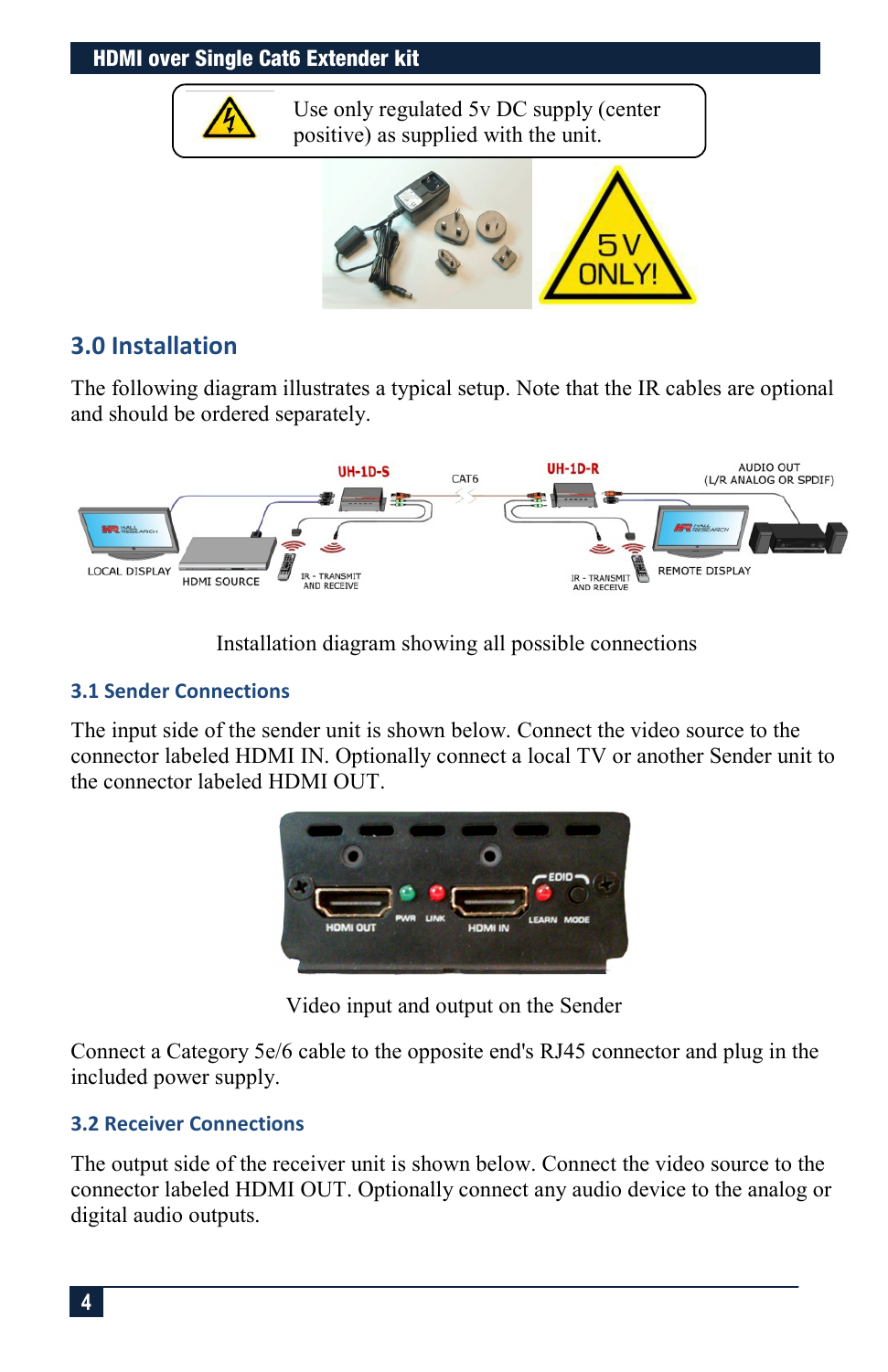The default EDID in the Sender device reports the following supported audio formats to the source:

*PCM 2 channel at 32KHz, 44.1KHz, and 48 KHz @ 16, 20, or 24 bits*

If the source pays attention to the EDID and sends 2-channel audio the analog audio output will have 2 channel stereo outputs. However, if the source decides to send multi-channel compressed bitstream audio such as Dolby or DTS, then the Analog output is not present. In that case, use the RCA digital SPDIF output, which is active regardless of the audio format.



Video and Audio output on the Receiver

Connect a Category 5e/6 cable to the opposite end's RJ45 connector and plug in the included power supply.

#### <span id="page-4-0"></span>**3.3 IR Remote Extension**

The UH-1D allows connection of an IR detector and an IR emitter cable to each end. This provides the ability to extend IR signals in either direction. For example, when an IR detector is connected to the remote Receiver and IR emitter is connected to the sender, the user from the remote TV end can control the source using an IR remote. IR cables are sold separately.



IR connectors on the Sender and Receiver

IR Detector Cable is Hall Research P/N CIR-DET-P2

This detector cable has a Red LED that glows when connected properly.  $Tip = Data | Ring = +5V | Sleeve = Gnd$ Do not substitute any other detector cable as this may not work, your substitute IR detector cable may also get damaged.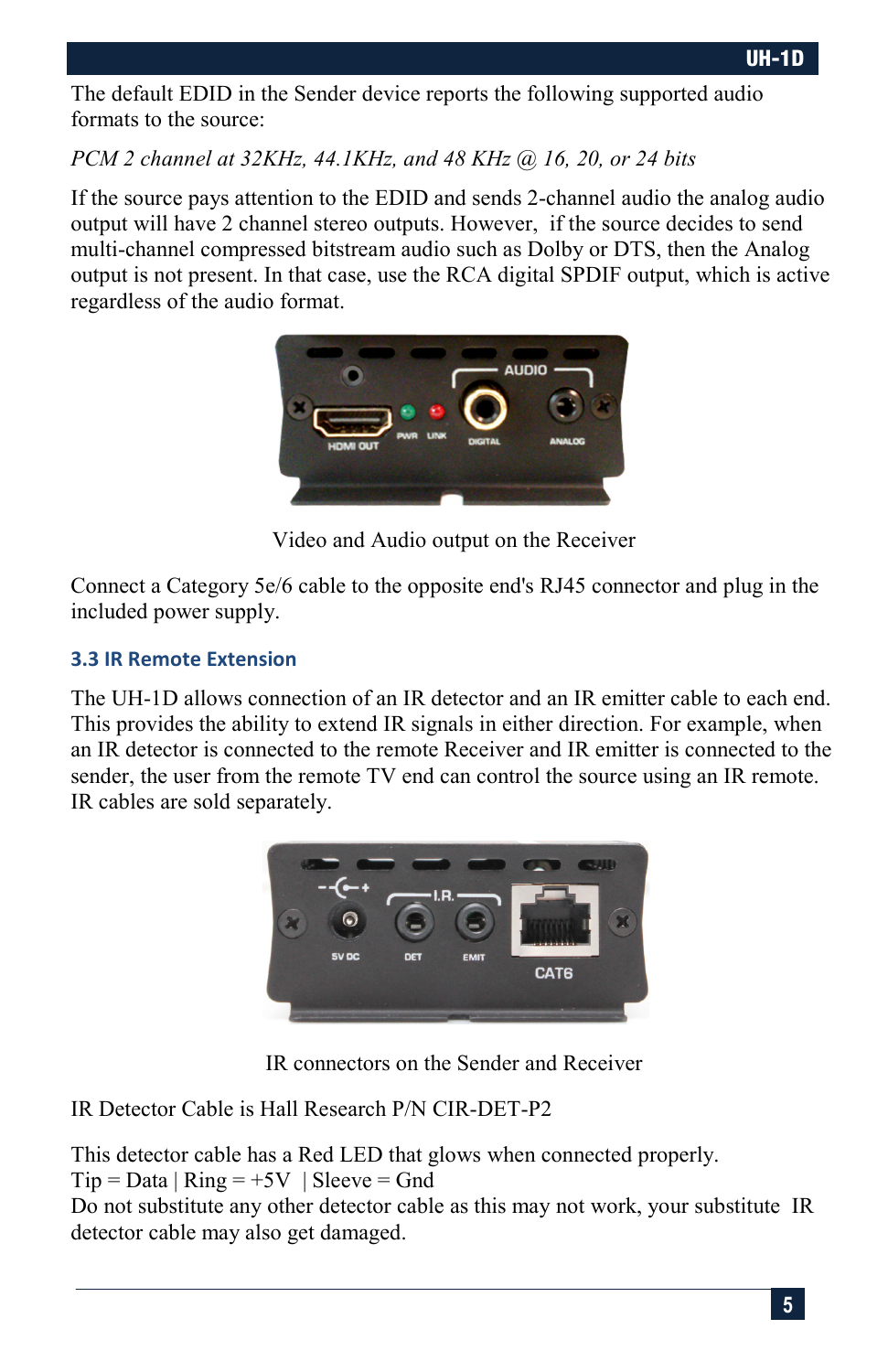IR Emitter Cable is Hall Research P/N CIR-EMT (recommended) you can also use CIR-EMT2. Please check Hall Research website for further information.

### <span id="page-5-0"></span>**4.0 Operation**

The product is Plug-n-Play meaning that when connected as described in the previous section, everything typically works with no issues.

If you have any issues such as no image or an image that is not centered or partially cut off etc, on the connected TVs, it maybe that the generic default EDID is not suitable for your source or TV. In that case, if the TV works when directly connected to the Video Source, we recommend, "learning" the EDID from your display (to substitute it for the default built in EDID).

#### **4.1 Learning and Emulating EDID**

By default, the LEARN EDID light is off. This means that the unit is using a generic default internal EDID for the source that includes various PC and TV resolutions that the UH-1D can support.

If your specific TV does not support some of the resolutions that the default EDID reports to the source, you can "learn" the EDID from the TV used by following the steps below:

- 1. Plug the TV to the Sender's HDMI OUTPUT port (the HDMI input can be left disconnected, it does not matter)
- 2. Press and hold the MODE button for 3 seconds. The LEARN light will blink a few times, indicating that the device has learned your TV's EDID, and will stay on, indicating that it is emulating the new EDID for the source



To go back to the default EDID, press and hold the MODE button for 3 seconds. Just tapping the MODE button will not change the EDID mode. This design feature ensures that if a user inadvertently pushes the button the mode will not change.

**Notice** *If you try to learn EDID and a TV is not connected to the HDMI OUTPUT, the unit will not learn any EDID and will continue using the default EDID. The Sender will remember its EDID mode when power is disconnected. If you Exit the Learn & Emulate mode, the sender will forget the learned EDID. To go back, you have to Re-learn the EDID*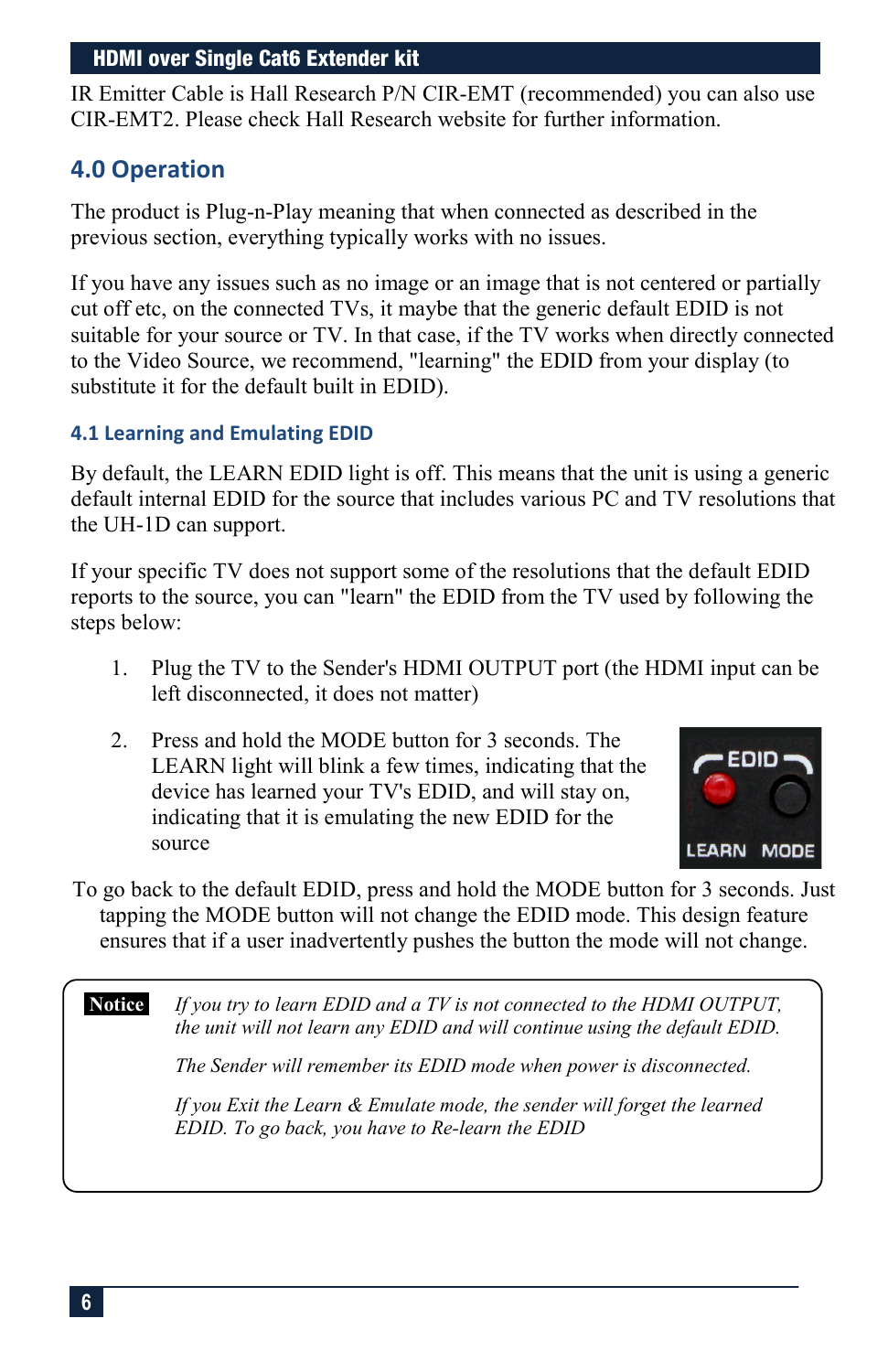## <span id="page-6-0"></span>**5.0 Specifications**

#### **Video**

| <b>Standards</b>                                    | DVI (single link) and HDMI (compliant with HDMI 1.4 video<br>specifications including 12 bit color depth and 3D video - 4K<br>video is not supported) |  |
|-----------------------------------------------------|-------------------------------------------------------------------------------------------------------------------------------------------------------|--|
| Signal type                                         | <b>TMDS</b>                                                                                                                                           |  |
| Connectors                                          | Locking HDMI                                                                                                                                          |  |
| Video Resolutions                                   | For DVI signal<br>VGA (640x480) thru WUXGA (1920x1200)<br>For HDTV signal<br>480i through 1080p                                                       |  |
| Audio                                               |                                                                                                                                                       |  |
| <b>Supported Formats</b>                            | All HDMI Embedded Audio pass through to HDMI output and<br>Digital audio output. Analog audio output only supports 2 channel<br>uncompressed audio    |  |
| General                                             |                                                                                                                                                       |  |
| Power Supply                                        | 100 VAC to 240 VAC, 50-60 Hz, external; 5 VDC, 2.6 A,<br>regulated                                                                                    |  |
| Nominal Power                                       | Sender:<br>3.25 watts max<br>2.25 watts max<br>Receiver:                                                                                              |  |
|                                                     | Temperature/humidity Operating: +32 to +104 °F (0 to +40 °C) / 10% to 90%<br>Storage: -40 to +158 °F (-40 to +70 °C) / 10% to 90%                     |  |
| Cooling                                             | Convection                                                                                                                                            |  |
| Mounting                                            | End plates have L bracket with hole for surface mounting                                                                                              |  |
| Enclosure type                                      | Metal (Steel ends and Aluminum extrusion)                                                                                                             |  |
| <b>Dimensions</b>                                   | $1.18"$ H x 2.75" W x 3.85" D<br>(30mm H x 70mm W x 98mm D)                                                                                           |  |
| Product weight                                      | Product - $0.75$ lb $(0.35 \text{ kg})$<br>Shipping - 1.5 lbs (0.70 kg)                                                                               |  |
| Vibration                                           | ISTA 1A in carton (International Safe Transit Association)                                                                                            |  |
| Safety                                              | <b>CE</b>                                                                                                                                             |  |
| <b>EMI/EMC</b>                                      | CE, FCC Class A                                                                                                                                       |  |
| <b>MTBF</b>                                         | 90,000 hours (Calculated Estimate)                                                                                                                    |  |
| Specifications are subject to change without notice |                                                                                                                                                       |  |